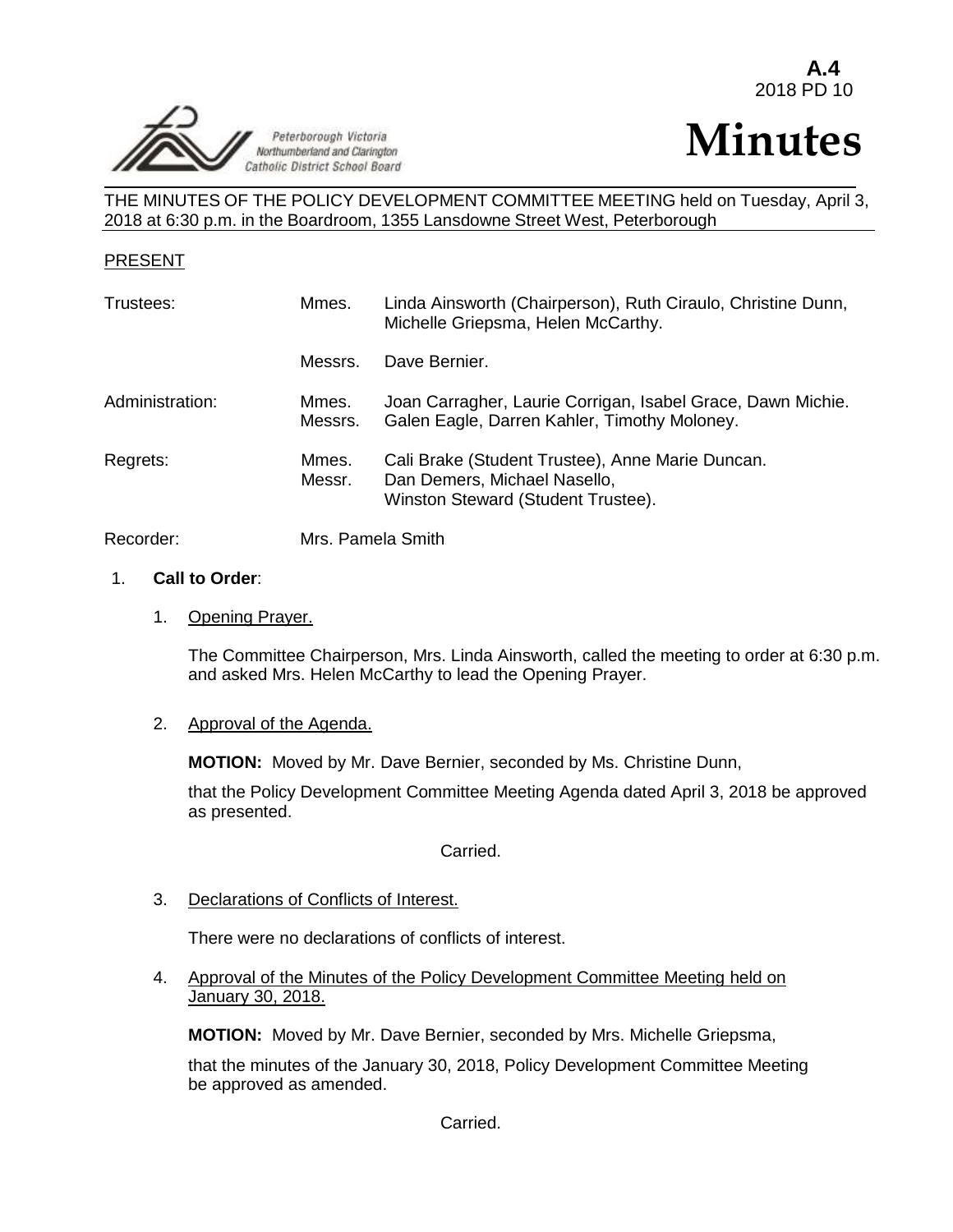5. Business Arising from the Minutes.

There was no business arising from the minutes.

#### **B. Presentations/Recommended Actions**:

#### 1. R.A.: Draft Administrative Procedure #313 (New) Student Acceptable Use of Technology. *(This will combine Policy/Administrative Procedure # 902).*

Mrs. Laurie Corrigan, Superintendent of Learning/Innovation Technologies, and Mr. Sean Heuchert, Manager of Information Technology, presented the draft administrative procedure #313 and answered questions. This administrative procedure will be shared yearly with students and parents. Mr. Heuchert noted that this Administrative Procedure is separate from AP #904 Personal Network Devices.

#### Trustees reviewed Draft Administrative Procedure #313 Student Acceptable Use of Technology, and made the below recommendations:

- 1. Alignment with the Multi-Year Strategic Plan: Include a statement describing how this procedure aligns with the current multi-year strategic plan.
- 2. Action Required:
	- a. (Paragraph two) The Board will, from time to time and without prior notice to the student, access and/or monitor the Board's Electronic Information Systems. Principals will be informed of any serious infraction of the Student Acceptable Use of Technology Policy. Disciplinary actions of a student will be handled in accordance with the discipline policies of the Board and the school. (Review wording regarding disciplinary action and reference applicable policies/administrative procedures).
	- b. (Paragraph three) In our digital world it is imperative our students are well equipped to meet our Catholic Graduate Expectations and become effective communicators. This includes having the knowledge and skills to navigate social media and the internet in a safe, ethical and affirming manner. We know that access to technology can significantly deepen and enrich the learning opportunities for our students. The board is committed to providing digital citizenship resources for both staff and students that support the safe and responsible use of technology. (Provide clarity on digital citizenship and suggestion to add to definitions).
	- c. (Paragraph four) Students will abide by the terms of the applicable Student Acceptable Use of Technology Agreement and refrain from unlawful activity. Failure to comply with the Student Acceptable Use of Technology Agreement may result in the loss of computer/network privileges, financial compensation to the Board, pursuance of criminal charges, and/or other disciplinary action consistent with the School Code of Behaviour, Board Code of Conduct, Board Policy, and/or the Education Act. Inappropriate use of technology that impacts on the school community may fall under the purview of this policy even if not on school property. (Identify meaning of property and provide example (i.e. bus).
- 3. Responsibilities sections should have consistent grammar either all with suffix "ing" for the first word at the beginning of each bullet or all without suffix "ing".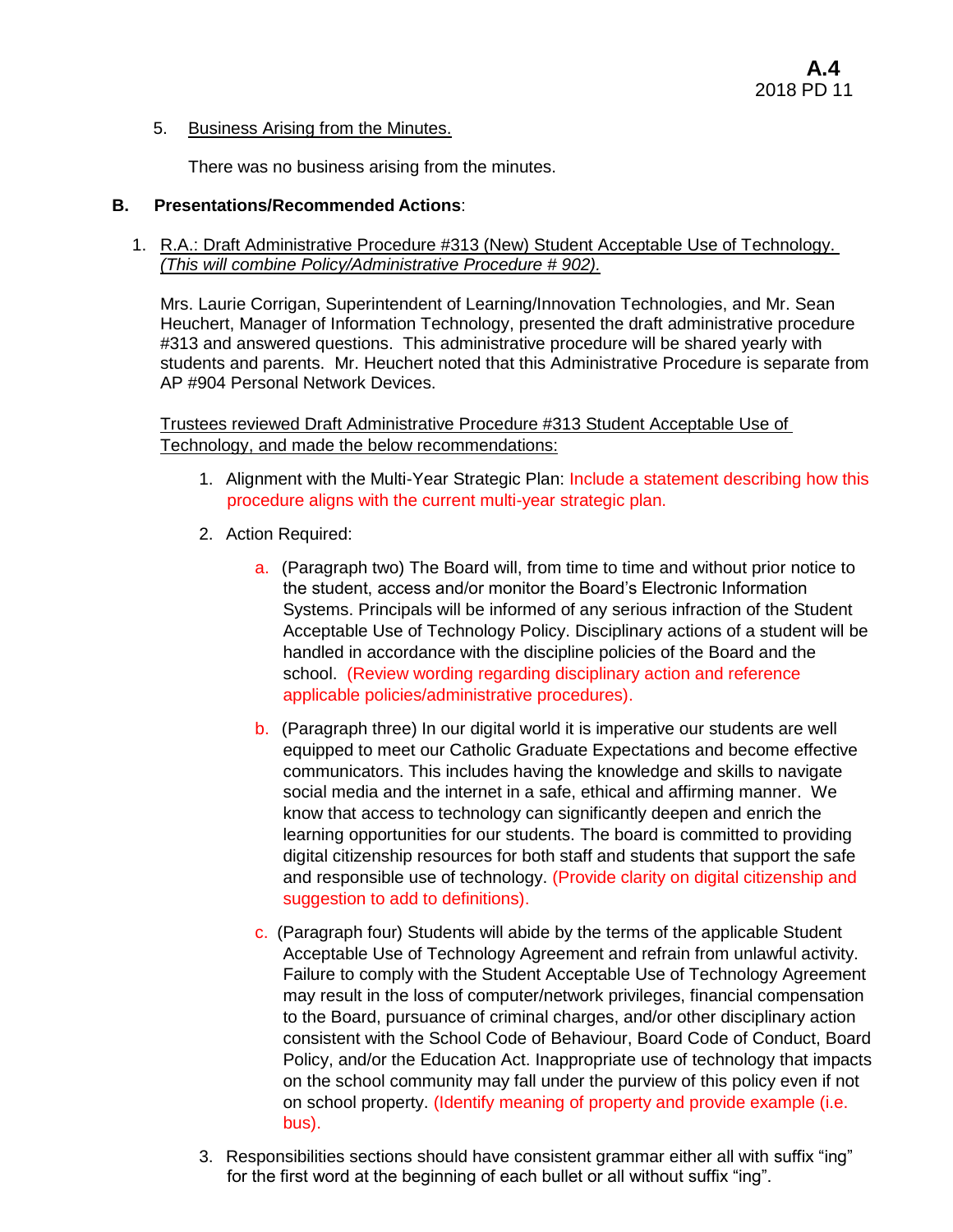- 4. Principals and Vice-Principals are responsible for: Review below language to ensure legal requirements for acceptance of electronic acknowledgement/signature are met.
	- Securing on an annual basis the signatures of each student and their parent/guardian on the appropriate Acceptable Use of Technology Agreement for their grade. An electronic acknowledgement of the agreement may also serve as the official record in lieu of a paper copy.

**MOTION:** Moved by Ms. Christine Dunn, seconded by Mrs. Helen McCarthy,

that the current Policy and Administrative procedure*, P-902 and AP-902 – Student Acceptable Use of Technology* be deleted and the relevant information be captured and incorporated into the new format as Administrative Procedure – #313 Student Acceptable Use of Technology and will be under Directional Policy-#300 Student Achievement and Well Being.

#### Carried.

2. R.A.: Draft Administrative Procedure #511 (New) Employee Acceptable Use of Technology. *(This will combine Policy/Administrative Procedure # 903).* Mrs. Laurie Corrigan, Superintendent of Learning/Innovation Technologies and Mr. Sean Heuchert, Manager of Information Technology, presented administrative procedure #511 and answered questions. This administrative procedure will be shared yearly with staff.

Trustees reviewed Draft Administrative Procedure #511 Employee Acceptable Use of Technology, and made the below recommendations:

- 1. Alignment with the Multi-Year Strategic Plan: Include a statement describing how this procedure aligns with the current multi-year strategic plan.
- 2. Responsibilities Section:
	- a. Have consistent grammar either all with suffix "ing" for the first word at the beginning of each bullet or all without suffix "ing".
	- b. The Board of Trustees is responsible for:
		- **Ensuring alignment with the Employee Relations Directional Policy.**
- 2. Principals and Vice-Principals are responsible for: Review below language to ensure legal requirements for acceptance of electronic acknowledgement/signature are met.
	- Ensuring that on an annual basis each of their staff complete the Employee Acceptable Use of Technology Agreement. With An electronic acknowledgement of the policy administrative procedure may also serve as the official record in lieu of a paper copy.

**MOTION:** Moved by Mrs. Ruth Ciraulo, seconded by Mrs. Helen McCarthy,

that the current Policy and Administrative procedure*, P-903 and AP-903 – Employee Acceptable Use of Technology* be deleted and the relevant information be captured and incorporated into the new format as Administrative Procedure – #511 Employee Acceptable Use of Technology and will be under Directional Policy-#500 Employee Relations.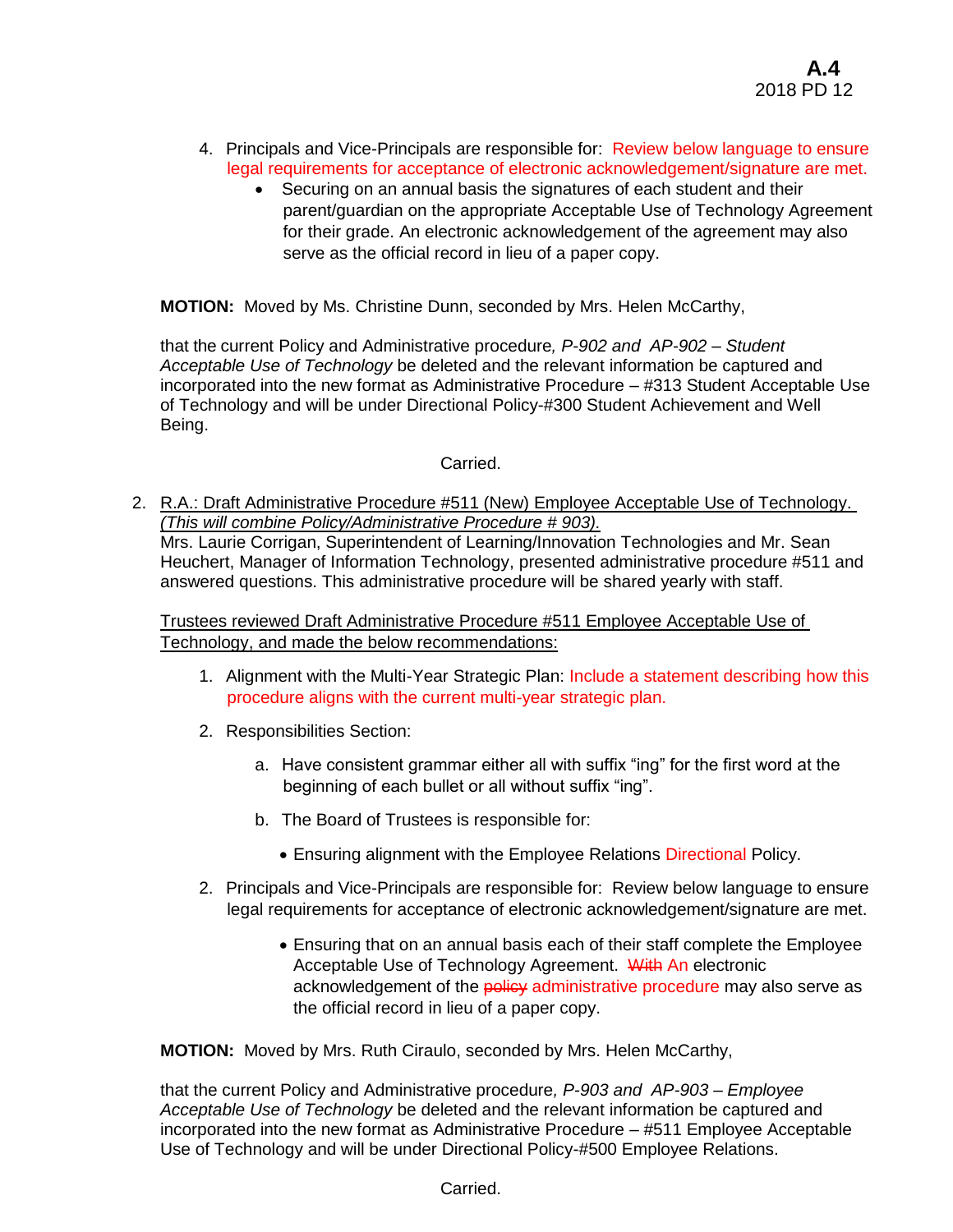#### 3. R.A: Draft Administrative Procedure #1203 (New) Ontario Student Record (OSR) Management. *(This will combine Policy/Administrative Procedure #307).*

Mr. Galen Eagle, Manager of Communications, presented administrative procedure #1203 and answered questions. Mr. Eagle indicated that a content directory and retention schedule will be available soon and these will assist personnel regarding processes and timelines. Mr. Eagle recognized Nancy Massie, Records and Information Management Coordinator, for her work on this administrative procedure and associated documents. Mr. Eagle will follow up on the Trustee inquiry regarding who will be the acting authority in the case of a school closure.

Trustees reviewed Draft Administrative Procedure #1203 Ontario Student Record (OSR) Management, and made the below recommendations, (strikeout in red –remove from document, red no strikeout is added wording):

1. Under Section 4.0 Access

Right of access to OSRs is established in Ontario acts of legislature, Board procedure and Ministry directives.

Right of access:

In the school:

- 1. Student.
- 2. Parents/guardians, unless access rights have been revoked by a court.
- 3. Principals, teachers, secretaries, early childhood educators, and special education consultants and safe schools teachers assigned to the school-, if required in the performance of their job.

Within the Board:

- 1. Superintendents.
- 2. Board staff with responsibilities associated with the management of student information such as information technology, records and information management, freedom of information and protection of privacy and administrative assistants-, if required in the performance of their job.
- 2. Under Responsibilities sections have consistent grammar to either show suffix "ing" for the first word at the beginning of each bullet or all without suffix "ing".

**MOTION:** Moved by Mr. Dave Bernier, seconded by Mrs. Helen McCarthy,

that the Draft Policy and Administrative procedure*, P-307 and AP-307 – Ontario Student Record* be deleted and the relevant information be captured and incorporated into the new format as Administrative Procedure –new Administrative Procedure #1203 Ontario Student Record Management and will be under Directional Policy-#1200 Records and Information.

Carried.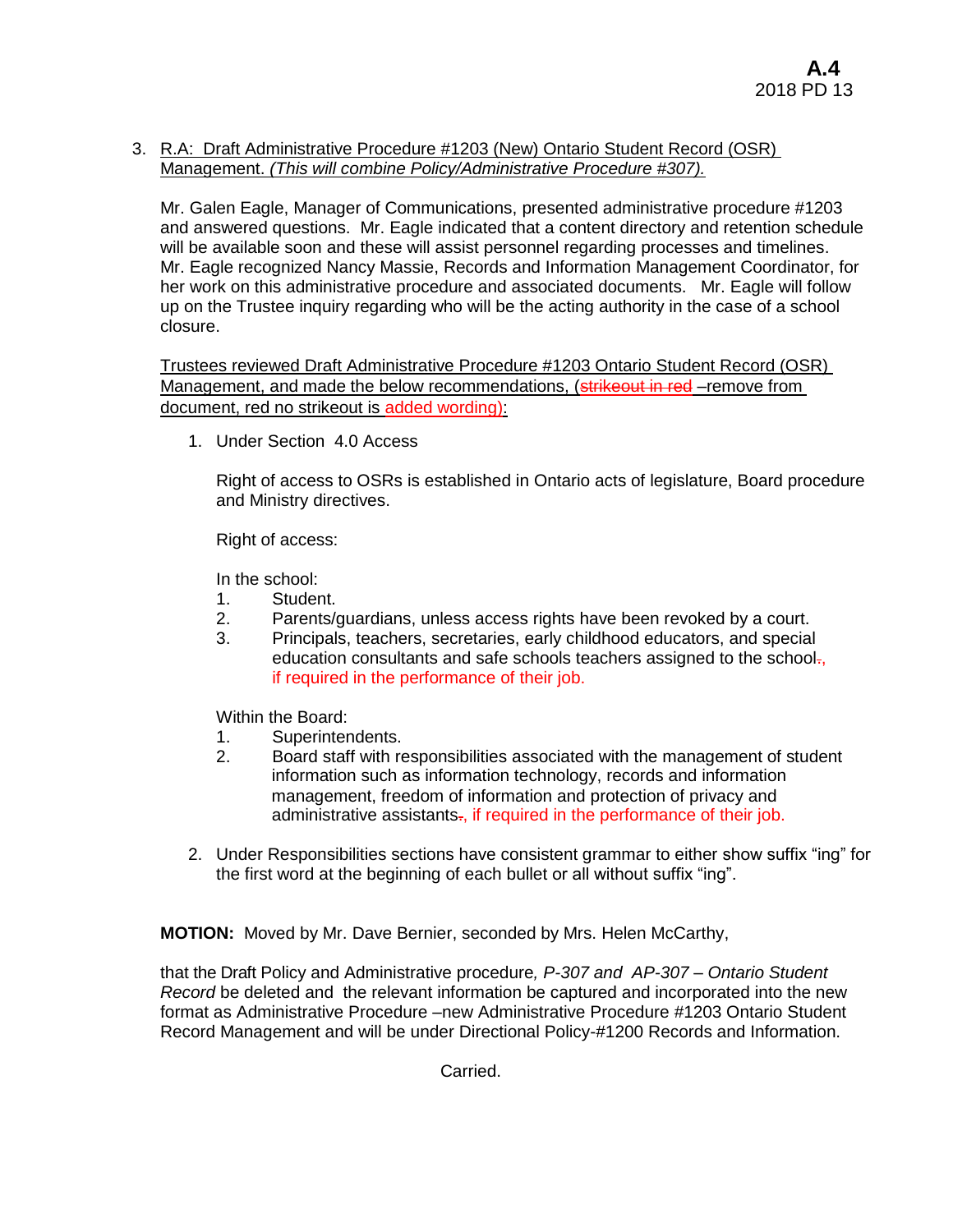4. R.A.: New Draft Administrative Procedure # 503 (New) Workplace Accommodation.

Ms. Joan Carragher, Superintendent of Learning/Leadership and Human Resources, and Mr. Darren Kahler, Manager of Human Resource Services, presented the draft administrative procedure #503 and answered questions.

Trustees reviewed Draft Administrative Procedure #503 (New) Workplace Accommodation, and made the below recommendations, (strikeout in red –remove from document, red no strikeout is added wording):

1. Under Section Phase 1-Recognize the Need for Accommodation- paragraph two:

Employees or prospective employees may request the participation of a support person if required. Employees may request the participation of their Union Representative in the process, if applicable. In some cases, a Union Representative is required:

- When an employee requests the union's involvement;
- When the union has participated in creating a discriminatory policy or rule; which results in a barrier to accommodation;
- When the union's agreement is necessary to facilitate accommodation (by alleviating the application of a term of the collective agreement).
- 2. Under Responsibilities sections have consistent grammar to either show suffix "ing" for the first word at the beginning of each bullet or all without suffix "ing".

**MOTION:** Moved by Mrs. Michelle Greipsma, seconded by Mrs. Ruth Ciraulo,

that that the new Administrative Procedure – Workplace Accommodation # 503 that will fall under Directional Policy Employee Relations #500 be received and posted.

Carried.

- **C. Information Items**: No Items.
- **D. Next Meeting**:
	- 1. Tuesday, May 29, 2018 6:30 p.m. 8:30 p.m. (per April 24, 2018 Board Meeting New Policy Development Committee Meeting date is **May 28, 2018**)
	- 2. Selection of Member for Opening Prayer Ms. Christine Dunn
	- 3. Selection of Member for Closing Prayer Mrs. Ruth Ciraulo

#### **E. Conclusion**:

1. Closing Prayer.

The Committee Chairperson, Mrs. Linda Ainsworth, asked Mr. Dave Bernier to lead the Closing Prayer.